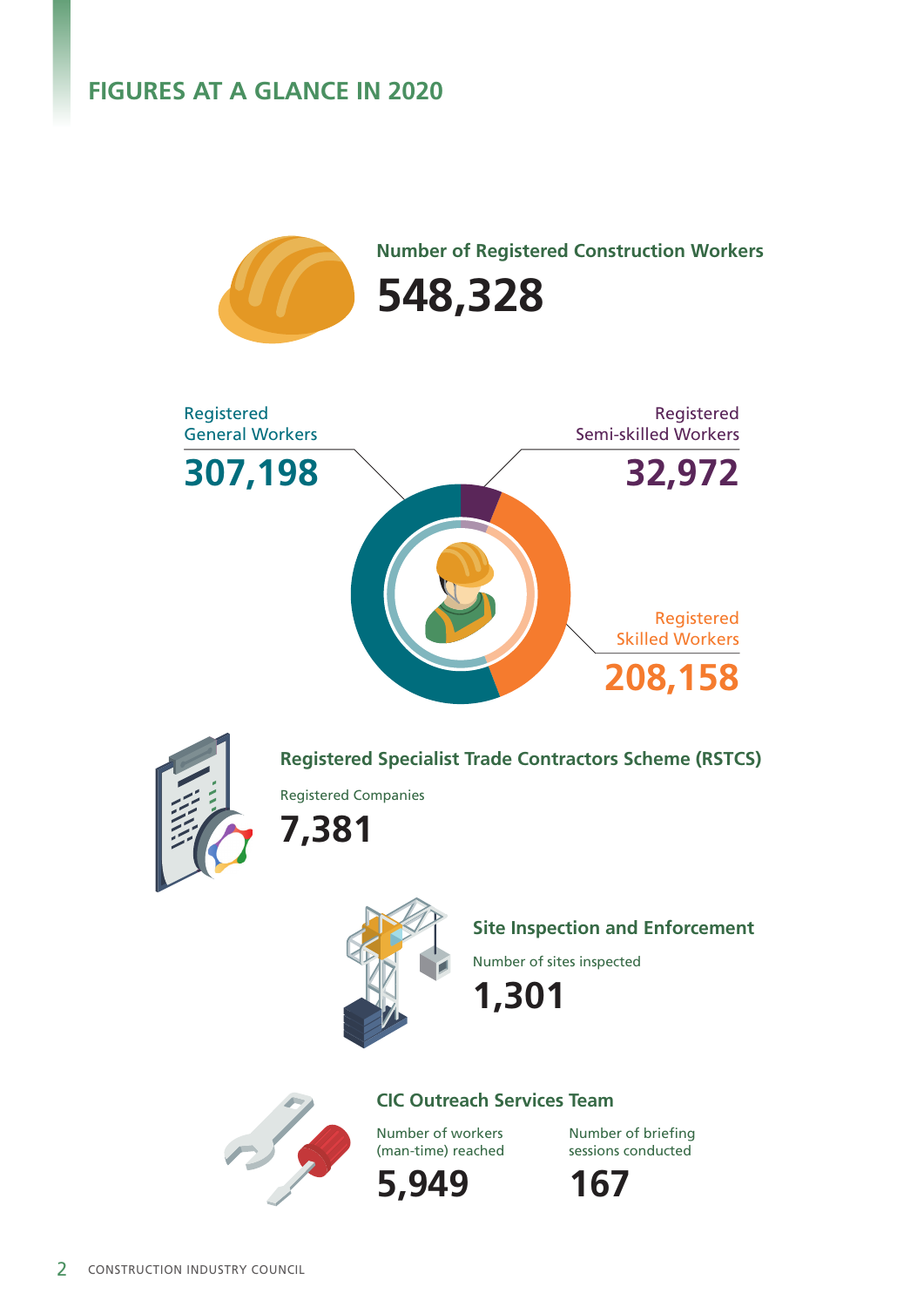## FIGURES AT A GLANCE IN 2020



#### **Workers Welfare**

Scholarship for Family Members of Registered Construction Workers

HK\$ 276,000

Construction Workers Professional Development Scheme





**Levy Income**

**1,134,640,828** 



**CIC BIM Space**

participants (man-time) Over 33,000 participants (man-time)



#### **Hong Kong Institute of Construction**

Full-time courses



**34,197** Part-time courses

in-service practitioners (man-time) graduated\*

\* Included students attending courses for plant-operation-related certification test



**Student placement**

of students were successfully placed **92**% of students were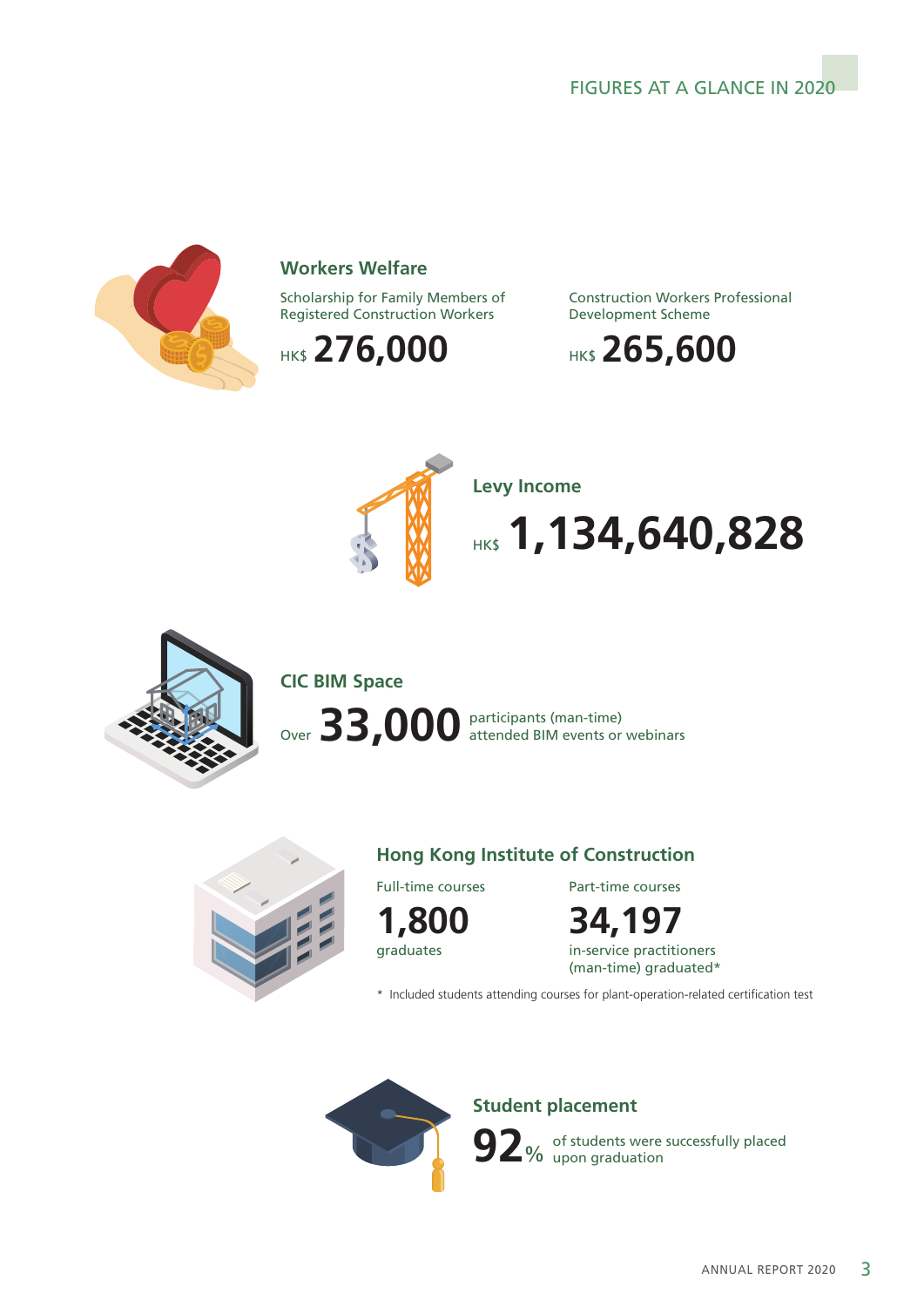

# **Collaborative Training Schemes\***



\* Collaborative Training Schemes for training intermediate tradesmen Collaborative Training Schemes for training senior tradesmen Subsidised VTC construction-related programmes



## **Urban Forestry Support Fund - Trainee Programme**

**20** arborist trainees **3 15**

tree climber trainees briefing sessions



#### Number of trade tests conducted\* **Trade Tests**

**10,721**

Included civil and building construction trade tests; constructionrelated electrical and mechanical trade tests; and certification tests for machineries and crane operation (Training Course for Persons Working on Suspended Working Platforms and Certification Test Course with Imbedded Certification Test for Operator of Builder's Lift).



# **Construction Innovation and Technology Application Centre (CITAC)**

Number of service users\*



\* Service users including CITAC guided tour visitors, as well as seminar, conference and webinar participants, and among them, 43,223 users were industry practitioners and 684 users were students and public members.